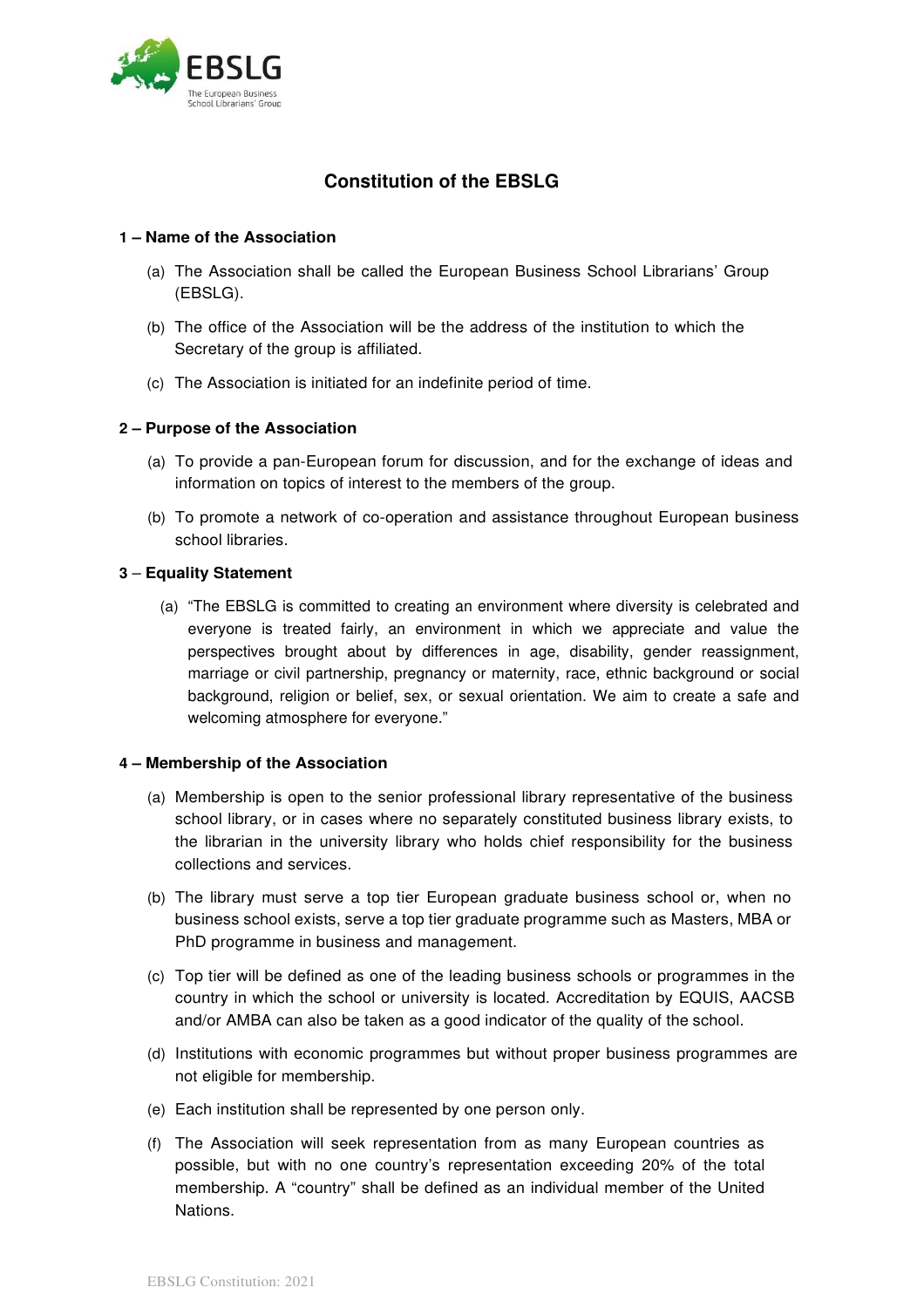

- (g) English will be used in the Association as the common language for speaking and writing. The library representative shall have sufficient English skills to be able to actively participate in the Association's activities.
- (h) Members must commit to being active within the Association by participating in the Annual General Meeting (AGM) and the Regional Meetings.
- (i) In addition to this, members can be active by:
	- participating in a group project and/or;
	- being a member of Council and/or;
	- hosting a regional or annual meeting.
- (j) Members shall pay an annual subscription which shall be proposed annually by the Treasurer and validated by the Group at the Annual General Meeting.
- (k) The Group will be divided into three regional groups: The Continental, Northern European and UK & Ireland regional groups. Every member will belong to one of the three groups.

### **5 – Acceptance of a new representative**

- (a) Membership of the EBSLG by an institutional representative will not be automatically renewed when a current representative leaves the Group. Acceptance of a new representative will be conditional on the Council being satisfied that both the applicant and the institution they represent (continues to) fulfil the membership criteria stipulated in this constitution.
- (b) Where the conditions are deemed to still apply, the Regional Coordinator shall contact the new representative and invite them to participate as a full member of EBSLG. The new representative will be formally introduced by the Regional Coordinator at the relevant regional and AGM Business Meetings.
- (c) Where the conditions are no longer deemed to apply however, the Secretary will inform the applicant and the institution of the decision to withdraw membership.

### **6 – Termination of membership**

A member of the group shall cease to be a member upon any one of the following:

- (a) upon resignation in writing from the member;
- (b) if a member fails to pay the subscription;
- (c) if a member is not present at the AGM in a period of two consecutive years;

(d) if a member or their institution ceases to meet the requirements for membership. Termination shall be notified in writing.

### **7 – Application process**

- (a) The applicant shall apply to the Secretary, who will acknowledge the application in writing, outline the membership criteria and obligations, and ask the applicant to confirm their interest by sending a complete application, including information about the school or university and its library.
- (b) The Secretary shall send the application file to the members of Council, who will decide whether the application meets the membership criteria.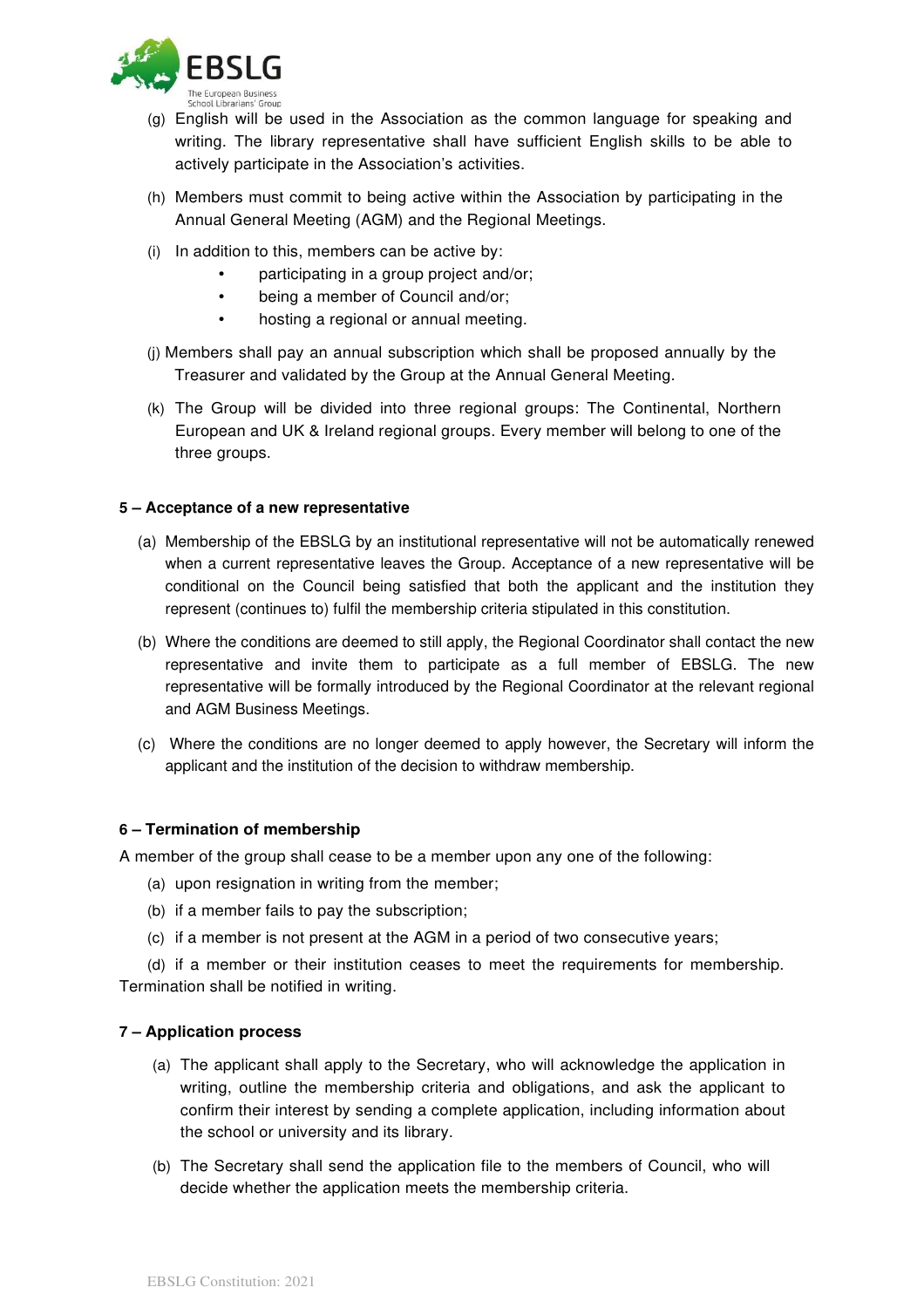

- (c) If affirmative, the Secretary will refer the application to the relevant Regional Coordinator who will invite the applicant to the next regional meeting to deliver a presentation, upon which the regional group members will vote on the applicant. If approved, the applicant will be given the status of Affiliate Member.
- (d) The co-ordinator will inform the Council, and the Affiliate will be invited to the next Annual General Meeting where the co-ordinator will briefly introduce the Affiliate, and the Affiliate will be invited to do a brief introduction of their institution and library to the membership.
- (e) The Affiliate will then formally become a Full Member of EBSLG and will have full voting rights for the rest of the meeting.

## **8 – Regional groups**

- (a) The group will have three regional groups: the Continental group, the Northern European group and the UK & Ireland group.
- (b) Every new member is assigned to a regional group depending on their country. Where the appropriate regional group for a member is not clear, Council will decide to which group the new member will belong.
- (c) The regional group decides on full membership of Affiliates assigned to the regional group.
- (d) Each regional group will have its own activities, projects, and meetings.
- (e) The regional groups will support the organisation of the Annual General Meeting when it takes places in their region.

### **9 – Officers**

- a) There will be a President of the group who shall be elected by the Annual General Meeting. Candidates will be nominated by the regional groups in rotation order. In the event that a candidate is not confirmed, the regional group shall make further nomination until confirmation is achieved. The President shall hold office for a period of three consecutive years.
- b) There will be a Secretary and Treasurer of the group who shall be elected by the Annual General Meeting for a period of three consecutive years.
- c) There will be Regional Group Co-ordinators who shall be elected by the Annual General Meeting by confirmation of a candidate proposed by each of the regional groups. The Coordinators shall hold office for a period of three consecutive years.
- d) There will be a Project Coordinator who shall be elected by the Annual General Meeting for a period of three consecutive years.
- e) At the discretion of the Annual General Meeting, there may be such other officers of the group as may be convenient and they shall be appointed by the Council.
- f) In a situation in which an urgent decision is needed (such as the replacement of a key officer) and, according to Council, it is not possible to wait until the next Annual General Meeting, Council can decide to organize an electronic consultation of the members using the electronic communication channels of EBSLG. The decision will be formally confirmed at the next AGM. The electronic consultation will be conducted by the President and the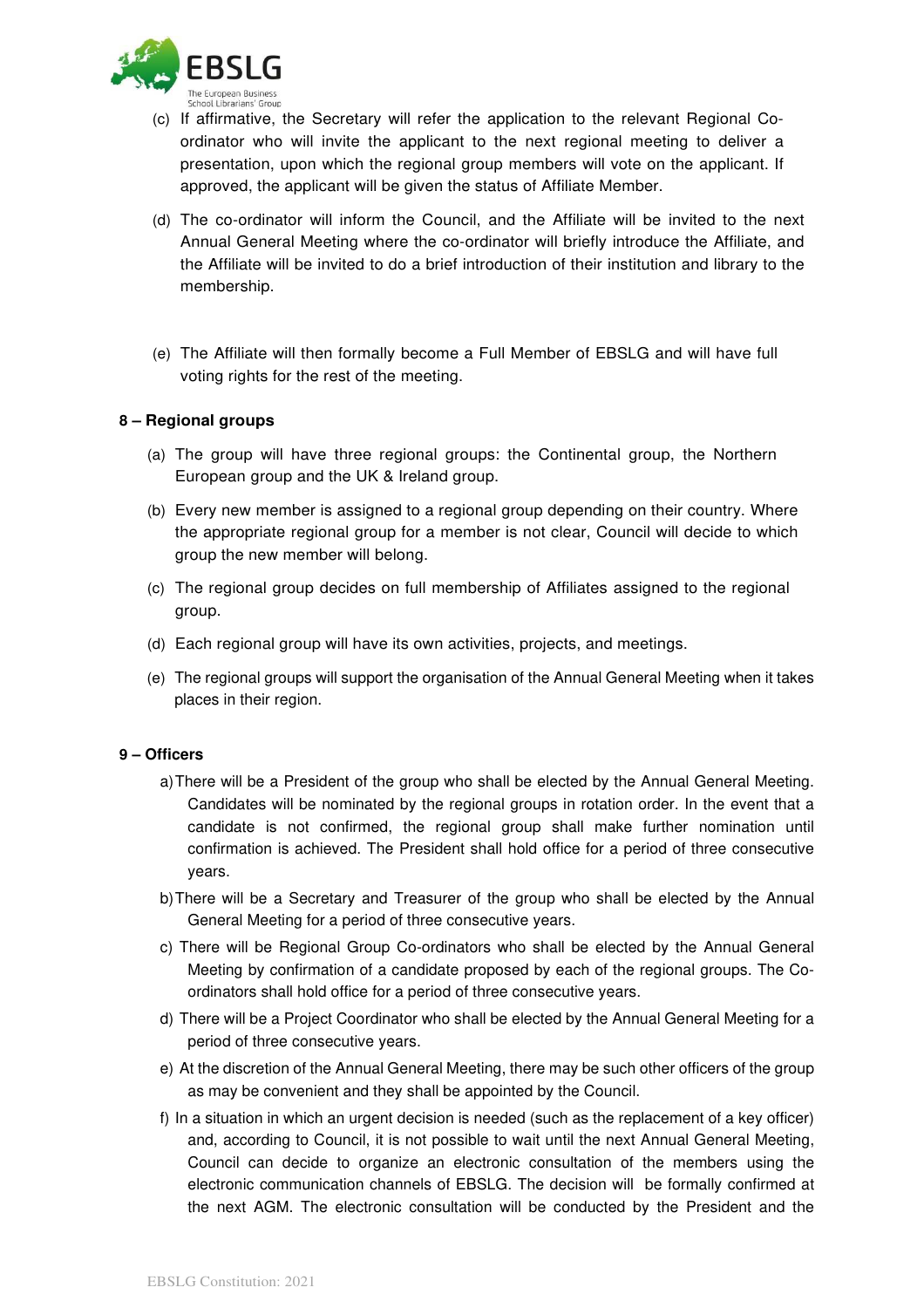

## **10 – Council**

- a) The Council shall consist of the President, the Secretary, the Treasurer, the Regional Group Co-ordinators and the Project Co-ordinator.
- b) Members of the Council shall be eligible for re-election for one further period. An individual may only be elected to a post to serve a maximum of 2 terms unless in exceptional circumstances. One term is defined as 3 years.
- c) The office of a member of the Council shall be vacated
	- If they cease to be a member of the Group;
	- If they resign office by notice in writing;
	- If requested in writing by all the other members of the Council to resign.
- d) Membership changes will become effective from the decision date of the change, unless otherwise requested by the incoming member.
- e) The business of the Group shall be managed by the Council. The Council shall have power to make bye-laws or regulations for the organization of the Group and to add to, amend, alter or repeal any bye-laws or regulations. In the case of any conflict between this Constitution and any bye-laws, then the provisions of this Constitution shall prevail.
- f) The Council shall determine the quorum necessary for the transaction of business, meet together, adjourn, and otherwise regulate their business as they think fit unless otherwise determined by a resolution of the Annual General Meeting.
- g) All Council meetings shall be recorded in minutes. The minutes shall be validated by the President and circulated to all members of the Group for inspection.

### **11 – Meetings**

- a) The Group shall hold an Annual General Meeting in every calendar year. The time and place shall be determined by the Group at the preceding General Meeting.
- b) In most instances, the Annual General Meeting will be organised by each regional group in rotation and will be hosted by one of the member institutions.
- c) Notice of date and place of the Annual General Meeting shall be given in writing to members of the Group not less than ten weeks prior to the date of the meeting.
- d) The agenda of the Annual General Meeting, including all draft resolutions, shall be given to the members ideally at least 1 week prior to the date of the meeting.
- e) The Council may call an Extraordinary General Meeting, which shall be convened on the request of no less than one third of the members of the Group.

### **12 – Proceedings at general meetings**

a) No business shall be transacted at any General Meeting unless a quorum is present.

A quorum will be defined as no less than one third of members who hold voting rights.

- b) The President of the Group will preside as Chairperson of any General Meeting.
- c) Resolutions of the General Meeting will be deemed to be passed by an absolute majority vote of the members.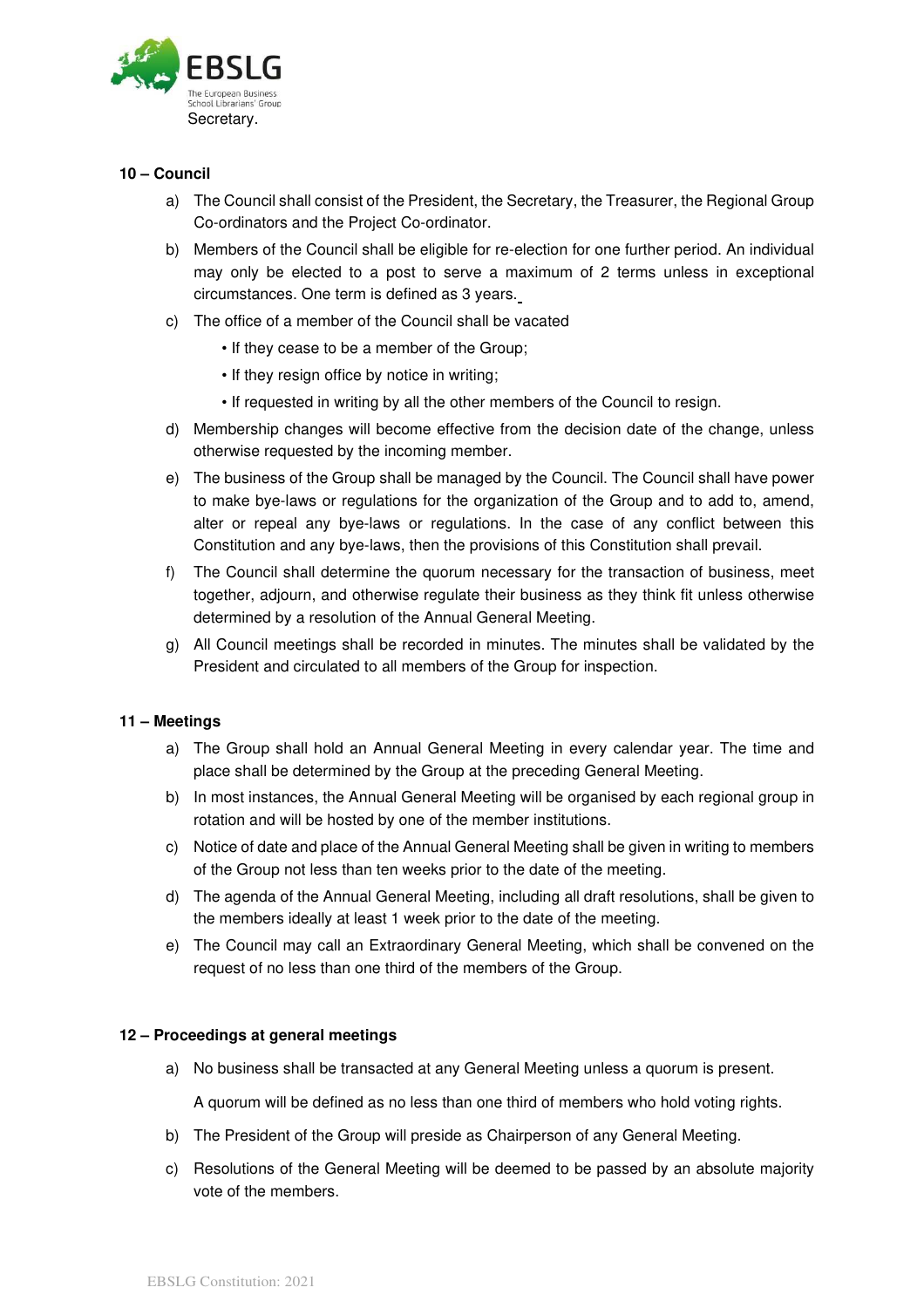

- d) All voting will be decided by a show of hands, unless a resolution for a ballot is carried by a vote of the members.
- e) In the case of a tied vote, the Chairperson will be entitled to exercise a second or casting vote.
- f) Conclusive evidence of the passing of a resolution will be established by the declaration of the Chairperson of the meeting that a resolution has been carried by a majority vote and by a corresponding entry in the minutes of the meeting.
- g) If, in the case of an election of persons, no one draws an absolute majority of votes at the first show of hands, the candidate receiving the smallest number of votes will be removed from the election process and a successive show of hands will be called. This process will be repeated until one candidate draws an absolute majority. In the case of a tie between two persons, the decision as to which will be removed from the election will be made by the drawing of lots.
- h) All General Meetings shall be recorded in minutes. The draft minutes shall be circulated to all members and approved at the next General Meeting by those members present at that meeting.

#### **13 – Votes of members**

- a) Every member present shall have one vote.
- b) Absent members may authorise the Secretary of the Group to deliver their votes according to their instructions. The authorisation and the instruction shall be presented in writing.

### **14 – Accounts and funds**

- a) Accounting records shall be kept in respect of:
	- The assets and liabilities of the Group;
	- The sums of money received and expended by the Group and the matter in respect of which such receipts and expenditure take place;
	- All sales and purchases of goods by the Group.
- b) The Treasurer runs a banking account on behalf of the group. The account shall be kept by such bank as determined by Council.

If not applicable, the Treasurer – with agreement of the Council – is allowed to use the institutional accounts of their home institution.

- c) The book of accounts shall be kept electronically by the Treasurer and be open for the inspection by members of Council at any time. Documentation must be kept for ten years or a shorter period as formally required in future.
- d) Electronic banking is the preferred payment method. The Treasurer will administer the electronic banking payments and provide regular reports to Council members of payments made.
- e) At the Annual General Meeting the Council shall present to the Group an income and expenditure account together with a balance sheet.
- f) The Members may nominate a maximum of two internal auditors. In advance to an Annual General Meeting, these internal auditors will check all documentation on payments and income